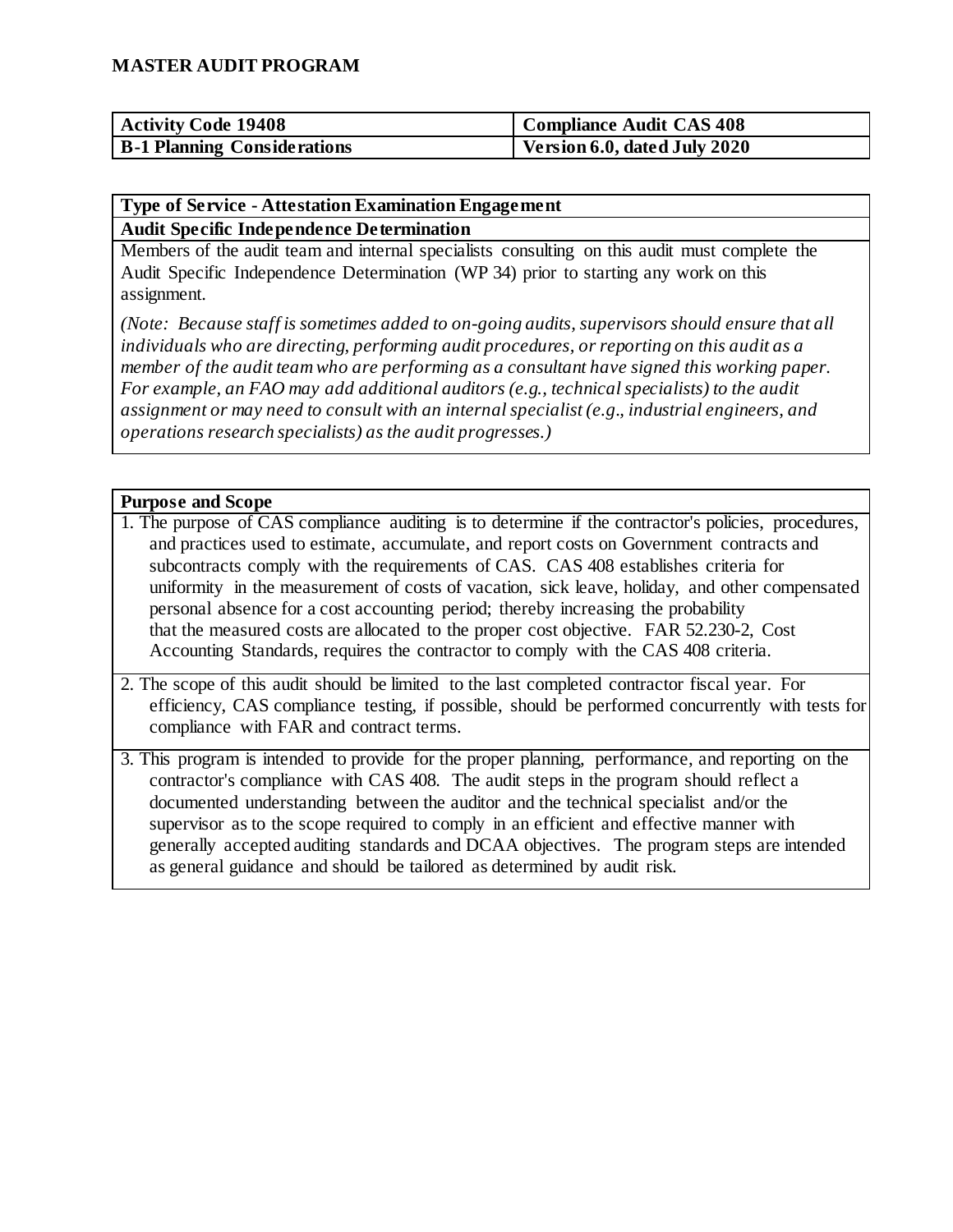#### **Planning Considerations**

- 1. Before beginning any CAS compliance audit, the auditor should first determine whether the contractor is subject to the CAS coverage. If the standard is not applicable to the contractor, the audit should be cancelled.
- 2. Materiality (see 48 CFR 9903.305) and audit risk assessment are integral parts of the planning process and should be considered in developing the extent of CAS compliance tests.
- 3. Once it is determined that the standard is applicable, the auditor should assess which provisions of the standard are significant to the contractor; assess control risk; and the results of other relevant audits (e.g., results of prior compliance audits, Disclosure Statement revisions, etc.). The decision to not test whether the contractor is complying with specific provisions of the standard should be documented.
- 4. Prior to commencing the audit, review Agency guidance that may impact the audit and adjust the scope and procedures appropriately.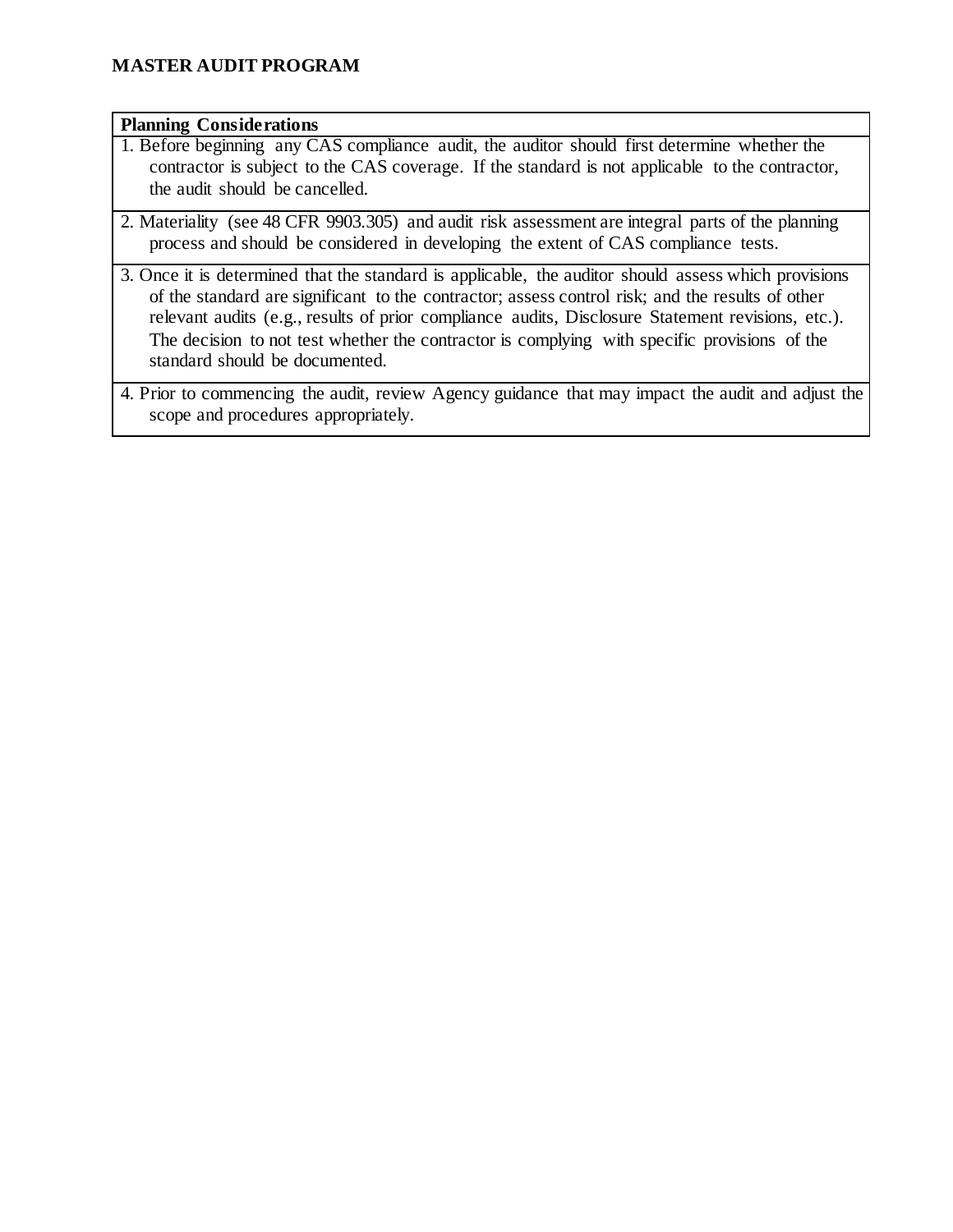| <b>B-1 Preliminary Steps</b>                                                                                                                                                                                                                                                                                                                                                                                                                                          | <b>WP</b> Reference |
|-----------------------------------------------------------------------------------------------------------------------------------------------------------------------------------------------------------------------------------------------------------------------------------------------------------------------------------------------------------------------------------------------------------------------------------------------------------------------|---------------------|
| Version 6.0, dated July $2\overline{020}$                                                                                                                                                                                                                                                                                                                                                                                                                             |                     |
| 1. Research and Planning                                                                                                                                                                                                                                                                                                                                                                                                                                              |                     |
| a. Read and become familiar with the criteria in CAS 408. Identify any<br>changes in the CAS 408 standard since the last examination.                                                                                                                                                                                                                                                                                                                                 |                     |
| b. Evaluate Parts III and VI of the contractor's Disclosure Statement items<br>to become familiar with the disclosed accounting practices. Determine<br>if the contractor's accounting system has remained unchanged since the<br>last CAS 408 compliance audit. If changes have occurred, adjust the<br>audit scope accordingly.                                                                                                                                     |                     |
| c. From the most recent incurred cost proposal or forward pricing rate<br>proposal, determine whether total costs subject to CAS 408 are material.<br>Consider contractor's sales mix (i.e., CAS-covered Government<br>contracts vs. not-CAS-covered and commercial) when determining<br>materiality of costs subject to this standard. Materiality should be a<br>consideration only in determining the extent of substantive testing.                               |                     |
| d. Examine the FAO permanent files (including audit leads from other<br>relevant audits) and prior audit working paper packages to determine<br>what data are available, what audit procedures were done in the past and<br>the results from those procedures. This will identify areas of high risk<br>and/or areas where limited or no compliance testing is necessary.                                                                                             |                     |
| e. Review permanent file to determine if previous audits included findings<br>and recommendations that relate to the subject matter under audit. If<br>there were findings material to the subject matter, document this<br>information in the risk assessment and perform the following<br>procedures:                                                                                                                                                               |                     |
| (1) Ask contractor management if corrective actions were taken to<br>address findings and recommendations reported in previous DCAA<br>audits (e.g., questioned costs, business system deficiencies, CAS<br>audits) that are relevant to the subject matter of audit. If yes, have<br>contractor explain corrective actions taken and determine if<br>additional audit procedures should be included in the fieldwork to<br>test the corrective actions. (GAGAS 7.13) |                     |
| (2) Document the results of the inquiry and the impact of the corrective<br>actions to the subject matter.                                                                                                                                                                                                                                                                                                                                                            |                     |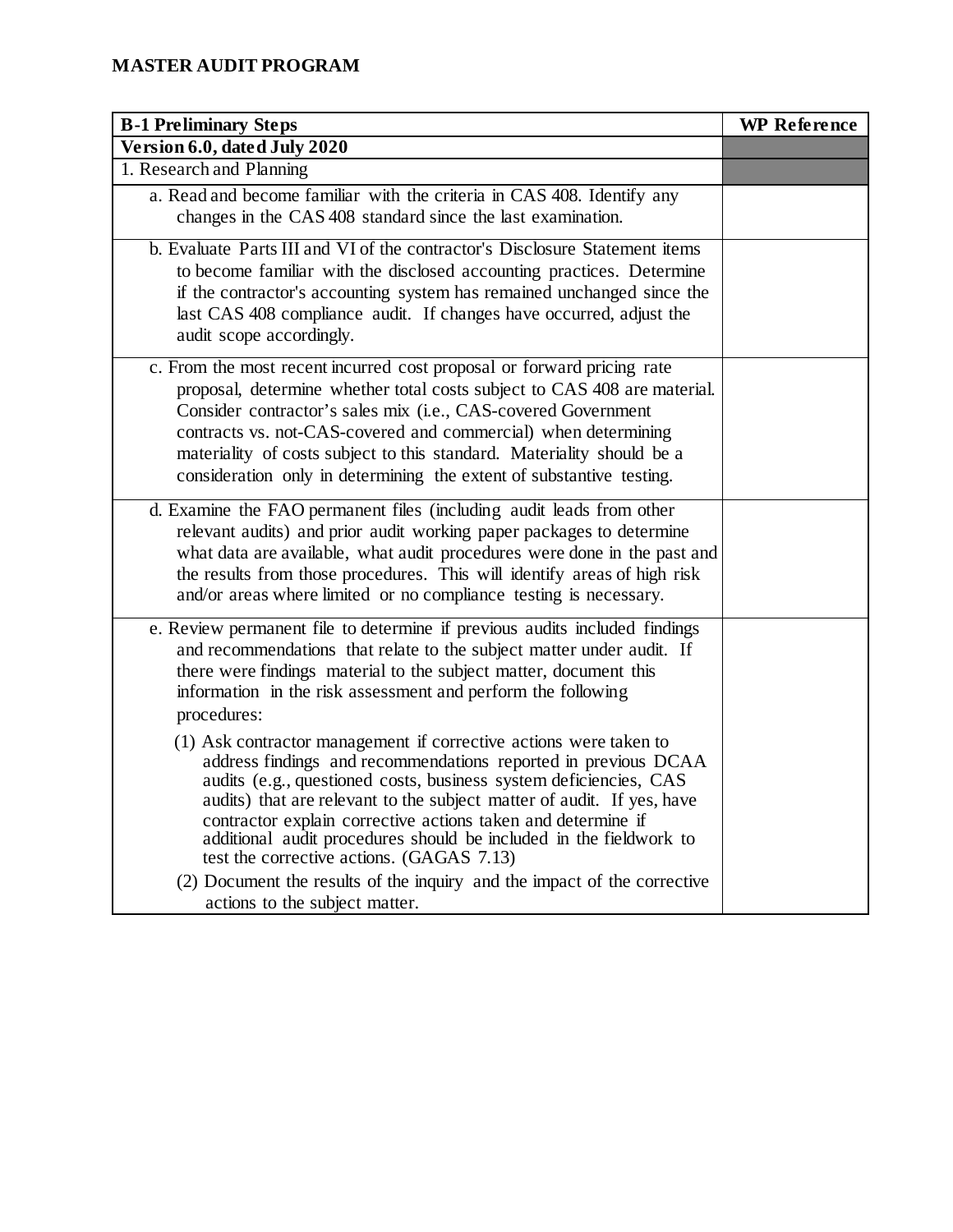| <b>B-1 Preliminary Steps</b>                                                                                                                                                                                                                                                                                                                                                                                                                                     | <b>WP Reference</b> |
|------------------------------------------------------------------------------------------------------------------------------------------------------------------------------------------------------------------------------------------------------------------------------------------------------------------------------------------------------------------------------------------------------------------------------------------------------------------|---------------------|
| f. Review permanent file to determine if the contractor has previously<br>provided other studies or audits (e.g., summary listing of internal audits                                                                                                                                                                                                                                                                                                             |                     |
| or external audit reports) that directly relate to the subject matter. If                                                                                                                                                                                                                                                                                                                                                                                        |                     |
| there are no other studies or audits, document that information in the                                                                                                                                                                                                                                                                                                                                                                                           |                     |
| working papers and perform the procedures below.                                                                                                                                                                                                                                                                                                                                                                                                                 |                     |
| (1) Ask contractor management if internal audits were performed. If yes,<br>request contractor provide a summary listing of the internal audits<br>that would assist us in understanding and evaluating the efficacy of<br>the internal controls relevant to the subject matter of the audit.                                                                                                                                                                    |                     |
| (2) If the review of the perm file or the contractor identifies relevant<br>internal audits:                                                                                                                                                                                                                                                                                                                                                                     |                     |
| Determine if access to these reports is necessary to complete the<br>evaluation of the relevant internal controls to support the risk<br>assessment or audit procedures related to the subject matter of the<br>audit. There must be a nexus between the internal audit reports<br>and the scope of this specific assignment.                                                                                                                                    |                     |
| Document the results of the determination in writing.<br>٠<br>If assignment is at a major contractor location, coordinate with<br>٠<br>the CAD or FAO point of contact (POC) for internal audit reports<br>to request the contractor provide access to the reports.<br>If assignment is at a non-major contractor and the FAO does not<br>٠<br>have a designated POC, the auditor should request the contractor<br>provide access to the internal audit reports. |                     |
| The request should include information on how the internal audit<br>٠<br>report is relevant to the DCAA audit. Place a copy of the request<br>in the assignment administrative work papers.                                                                                                                                                                                                                                                                      |                     |
| (3) If the review of the perm file or the contractor identifies relevant<br>other audits or studies:                                                                                                                                                                                                                                                                                                                                                             |                     |
| Obtain publicly available information for the relevant other<br>٠<br>Government agency audits (e.g., websites for DoD IG or other<br>IGs, service audit agencies, etc.).<br>Make appropriate adjustments to your risk assessment and planned<br>٠<br>procedures based on the reported findings.                                                                                                                                                                  |                     |
| (4) Document the results of the inquiries including the response received<br>from the contractor for any request for access to internal audit<br>reports. (If access was not granted this should include the<br>contractor's rationale or justification for not granting access).<br>(5) Determine if additional audit procedures are needed to respond to<br>identified risk.                                                                                   |                     |
| g. If appropriate, coordinate with the FAO technical specialist, CAD,                                                                                                                                                                                                                                                                                                                                                                                            |                     |
| and/or regional specialist on matters of interpretation and policy.                                                                                                                                                                                                                                                                                                                                                                                              |                     |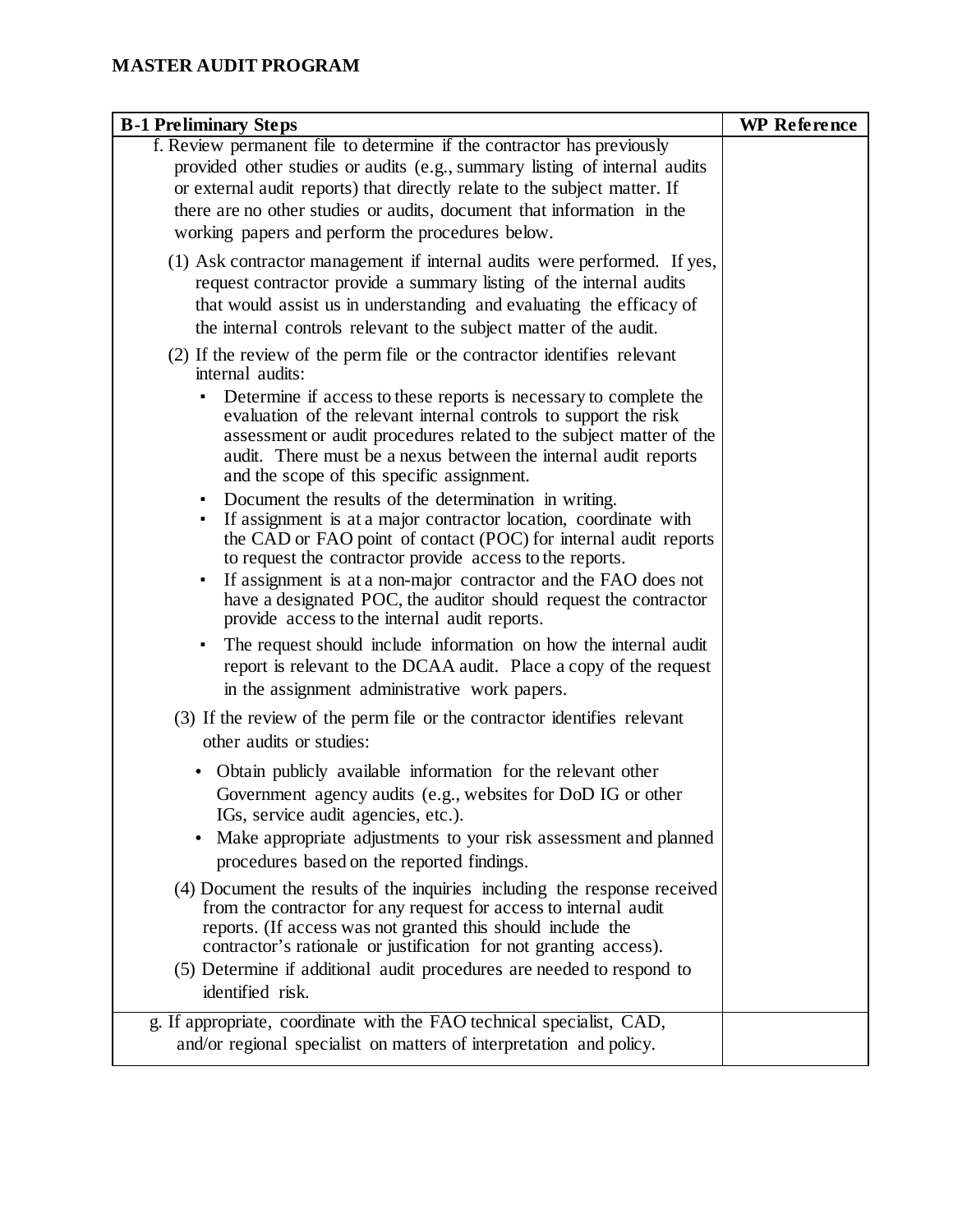| <b>B-1 Preliminary Steps</b>                                                                                                                                                                                                                                                                                  | <b>WP</b> Reference |
|---------------------------------------------------------------------------------------------------------------------------------------------------------------------------------------------------------------------------------------------------------------------------------------------------------------|---------------------|
| h. Contact the contracting officer to ascertain any known concerns that<br>will impact the audit and adjust the audit scope and procedures<br>accordingly.                                                                                                                                                    |                     |
| i. Notify the appropriate contracting officer of the commencement of the<br>risk assessment and that the expected completion date will be provided<br>in the formal acknowledgement once the risk assessment is complete.<br>The acknowledgement process should be performed in accordance with<br>CAM 4-104. |                     |
| 2. Entrance Conference and Preparation                                                                                                                                                                                                                                                                        |                     |
| a. Arrange and conduct an entrance conference covering the areas<br>highlighted in CAM 4-302, with particular emphasis on:                                                                                                                                                                                    |                     |
| (1) Compensated personal absence policy.                                                                                                                                                                                                                                                                      |                     |
| (2) The contractor's explanation of the internal control structure.                                                                                                                                                                                                                                           |                     |
| (3) Any changes since the last audit.                                                                                                                                                                                                                                                                         |                     |
| (4) The contractor's monitoring process.                                                                                                                                                                                                                                                                      |                     |
| (5) Any identified weaknesses which may have been reported and<br>related follow-up actions. If applicable, include a follow up with<br>contractor management on:                                                                                                                                             |                     |
| corrective actions that address previous DCAA audit findings<br>and recommendations,<br>other studies or audits that impact the subject matter.                                                                                                                                                               |                     |
| (6) Chart of accounts applicable to CAS 408.                                                                                                                                                                                                                                                                  |                     |
| (7) Account balances at the end of the two most recent accounting<br>periods.                                                                                                                                                                                                                                 |                     |
| b. If relying on the work of others follow the procedures in CAM 4-1000.                                                                                                                                                                                                                                      |                     |
| c. Issue a notification letter to the contractor regarding the audit in<br>accordance with CAM 4-302.3.                                                                                                                                                                                                       |                     |
| 3. Risk Assessment                                                                                                                                                                                                                                                                                            |                     |
| a. Using the framework and the guidelines in WP B-2, obtain and<br>document an understanding of the contractor's internal controls that are<br>relevant to the audit. Auditors should be able to obtain a major portion<br>of this understanding during a walkthrough of the subject matter.                  |                     |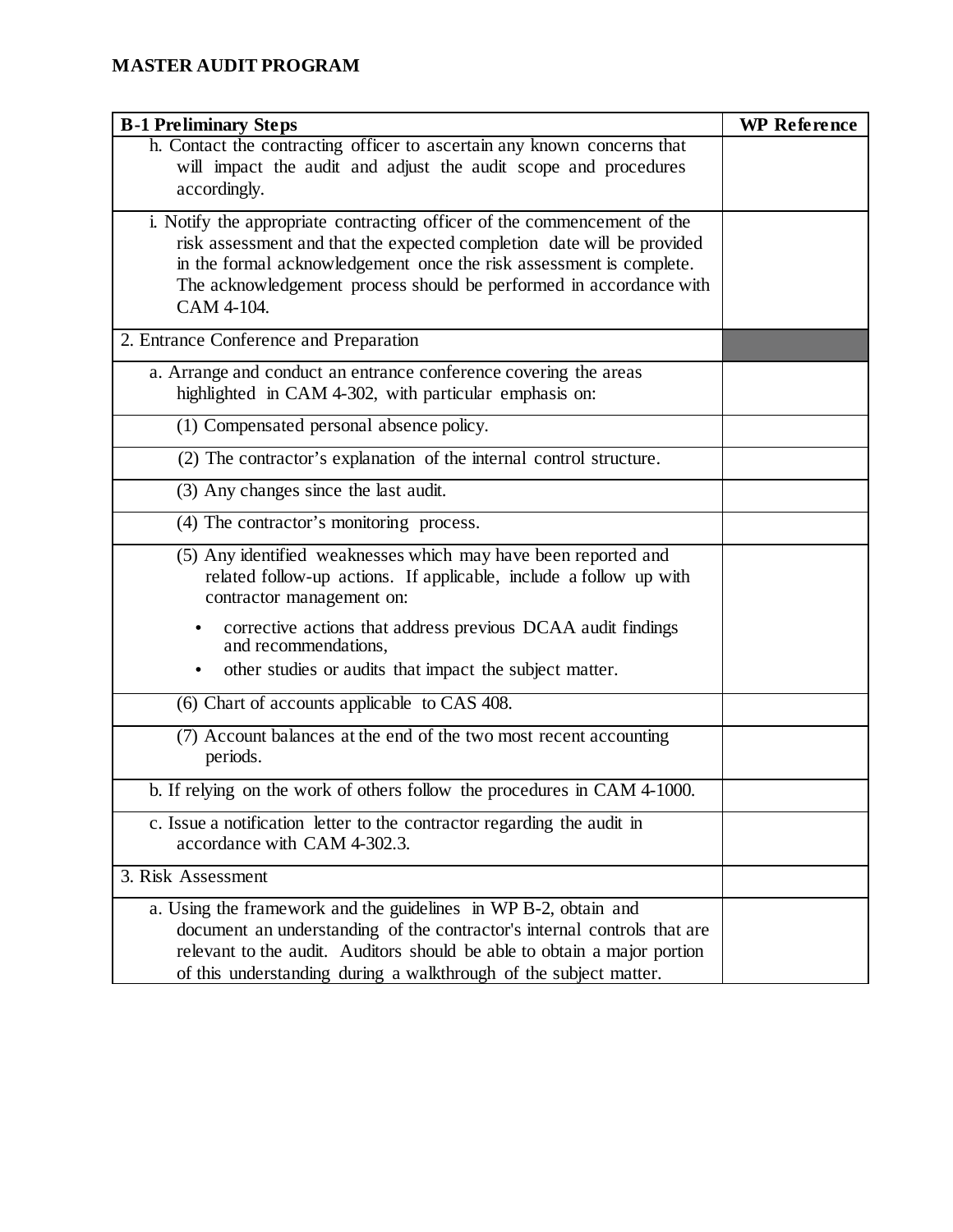| <b>B-1 Preliminary Steps</b>                                                                                                                                                                                                                                                                                                                                                            | <b>WP</b> Reference |
|-----------------------------------------------------------------------------------------------------------------------------------------------------------------------------------------------------------------------------------------------------------------------------------------------------------------------------------------------------------------------------------------|---------------------|
| b. During the entrance conference, or other appropriate meeting, make                                                                                                                                                                                                                                                                                                                   |                     |
| specific inquiries of contractor management and other appropriate<br>parties regarding the following:                                                                                                                                                                                                                                                                                   |                     |
| (1) Their knowledge of any actual, suspected, or alleged fraud or                                                                                                                                                                                                                                                                                                                       |                     |
| noncompliance with laws and regulations affecting the period of<br>time corresponding to the subject matter under audit. (AT-C 205.32)                                                                                                                                                                                                                                                  |                     |
| (2) Whether any investigations or legal proceedings, that are significant<br>to the engagement objectives, have been initiated or are in process<br>with respect to the period of time corresponding to the subject<br>matter. (GAGAS 7.14)                                                                                                                                             |                     |
| (3) The existence of other audits and studies (performed by other than<br>DCAA) that relate to the subject matter under audit. If yes, have the<br>contractor explain the audits and studies performed, any related<br>findings or recommendations, and any contractor corrective actions<br>taken. (GAGAS 7.13)                                                                        |                     |
| Note: Specifically document in the working papers; the inquiries and<br>the corresponding responses as well as how the responses affect the<br>performance of the engagement.                                                                                                                                                                                                           |                     |
| c. Based on the team's understanding of the criteria, subject matter, and the<br>contractor and its environment, hold a planning meeting with the audit<br>team (at a minimum, Supervisor and Auditor) to discuss and identify<br>potential material noncompliances, whether due to error or fraud, that<br>could affect the subject matter.                                            |                     |
| The discussion should include:                                                                                                                                                                                                                                                                                                                                                          |                     |
| relevant prior audit experience (e.g., questioned cost, relevant<br>$\bullet$<br>reported accounting system deficiencies),                                                                                                                                                                                                                                                              |                     |
| relevant aspects of the contractor and its environment,                                                                                                                                                                                                                                                                                                                                 |                     |
| risk of material noncompliance due to fraud (e.g., the extent of<br>financial incentives, pressures to meet budgetary and contractual<br>commitments, and opportunities to commit and conceal fraud).<br>Consider the fraud risk factors and scenarios presented in the<br>DoD OIG's webpage: Fraud Detection Resources for Auditors.<br>Copy link and paste the link into web browser, |                     |
| other known risk factors identified that could materially affect the<br>subject matter,                                                                                                                                                                                                                                                                                                 |                     |
| the audit team's understanding of relevant key internal                                                                                                                                                                                                                                                                                                                                 |                     |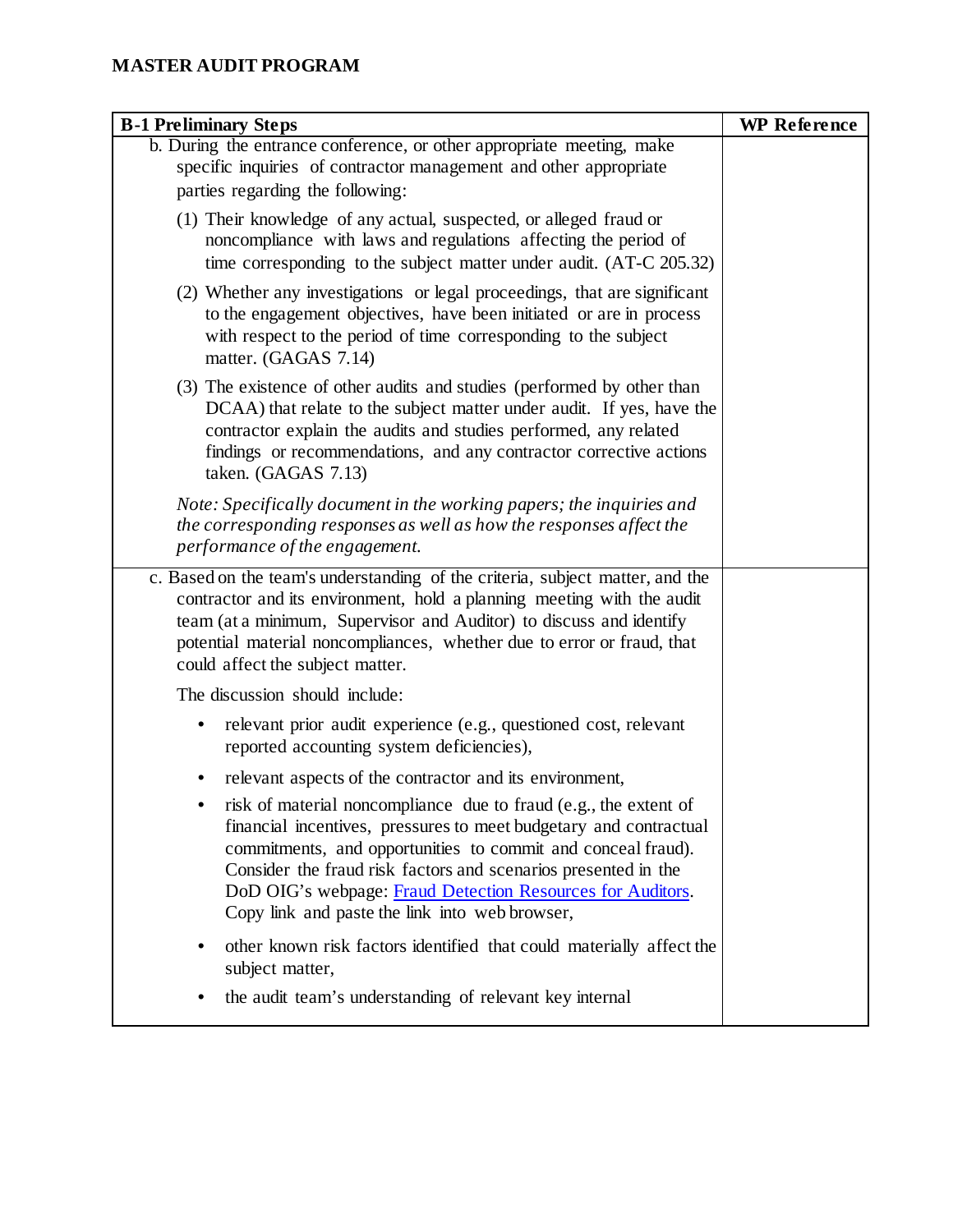| <b>B-1 Preliminary Steps</b>                                                                                                                                                                                                                  | <b>WP Reference</b> |
|-----------------------------------------------------------------------------------------------------------------------------------------------------------------------------------------------------------------------------------------------|---------------------|
| Document the factors identified that increase the risk of material<br>noncompliance due to error or fraud that could affect the subject matter,<br>and design audit procedures to respond to the increased risk of material<br>noncompliance. |                     |
| Communication among audit team members should continue as needed<br>throughout the audit regarding the risk of misstatement and<br>noncompliance due to error or fraud.                                                                       |                     |
| d. From the information gathered in the preceding steps and using the<br>materiality criteria in 48 CFR 9903.305, assess the audit risk and<br>determine the scope of audit and extent of compliance testing to be<br>performed.              |                     |
| e. Coordinate the scope of audit with the technical specialist and/or the<br>supervisor.                                                                                                                                                      |                     |
| f. Update the information in the permanent files as needed. (MAAR 3)                                                                                                                                                                          |                     |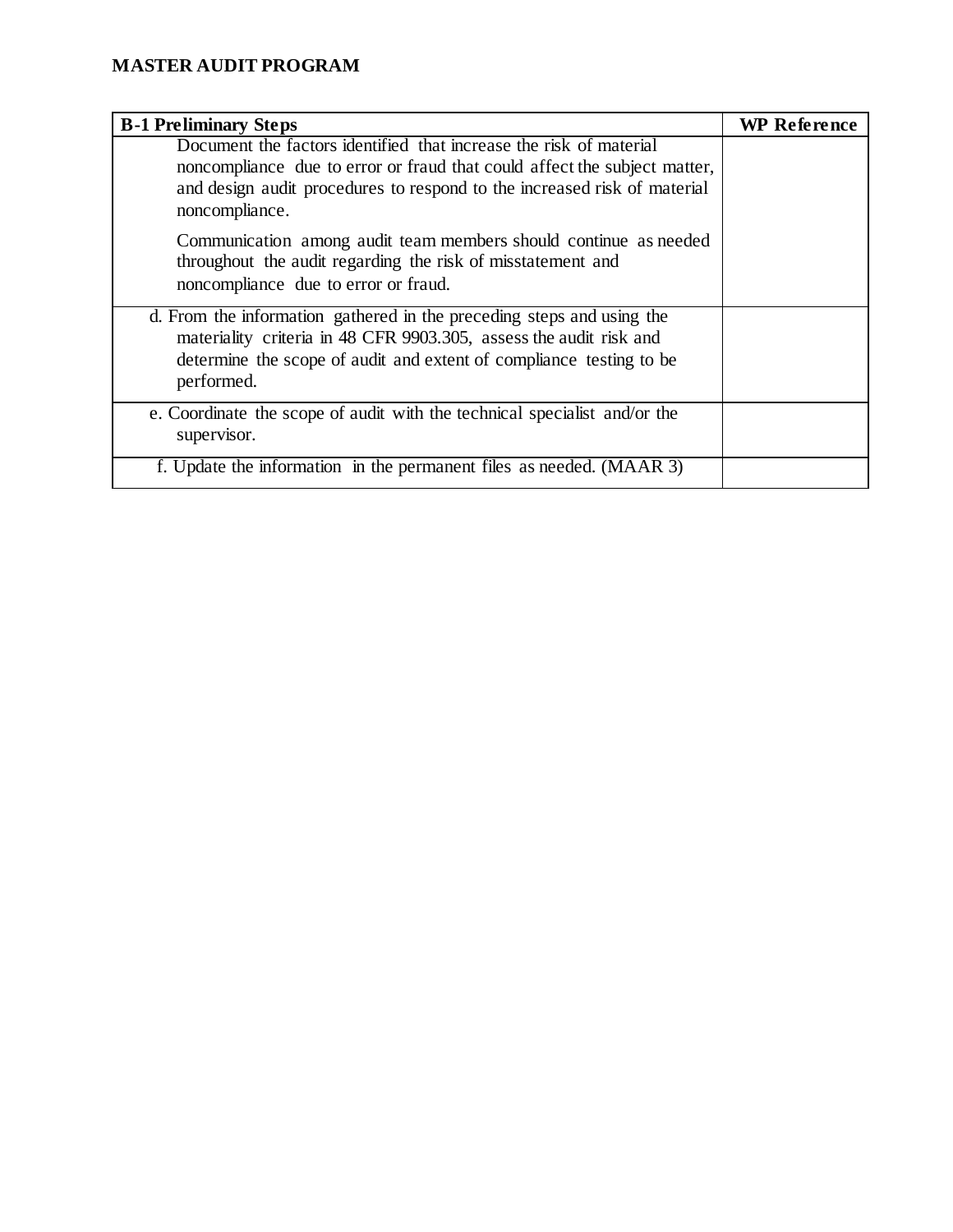| <b>C-1 Compensated Personal Absence</b>                                                                                                                                                                                                                                                                                                                                                                                                           | <b>WP</b> Reference |
|---------------------------------------------------------------------------------------------------------------------------------------------------------------------------------------------------------------------------------------------------------------------------------------------------------------------------------------------------------------------------------------------------------------------------------------------------|---------------------|
| Version 6.0, dated July 2020                                                                                                                                                                                                                                                                                                                                                                                                                      |                     |
| 1. Evaluate the contractor's written compensated personal absence (leave)<br>policies, understand if the contractor has one or more plan or custom for<br>compensated personal leave (vacation, sick, holidays, etc.), and verify that<br>the written policies are consistently followed by the contractor.                                                                                                                                       |                     |
| a. For each plan, determine when entitlement is earned. Entitlement is<br>generally explained in the plan, custom or disclosed accounting<br>practices and is earned when the contractor (the employer) has an<br>obligation to pay. $(CAS 408.50(a))$ .                                                                                                                                                                                          |                     |
| b. Test the contractor's computation of earned entitlement for a given<br>accounting period for a sample of employees by referring to source<br>documents supporting the journal entries. The contractor's calculation<br>of earned entitlement should be in accordance with the requirements of<br>CAS $408.50(b)(2)$ .                                                                                                                          |                     |
| 2. Evaluate the contractor's disclosed accounting practices, and determine if the<br>accounting treatment for compensated personal absence is on the cash or<br>$\alpha$ ccrual basis. (CAS 408.40(a)).                                                                                                                                                                                                                                           |                     |
| a. If the accounting treatment is on the cash basis, verify that the contractor<br>has assigned to the cost accounting period the cost of all compensated<br>personal leave paid to employees during the period. There should not be<br>a carry-forward liability for compensated personal leave if the contractor<br>is not required to pay the employees for unused leave upon termination.                                                     |                     |
| b. If the accounting treatment is on the accrual basis, evaluate the<br>contractor's journal entries and verify that the contractor has assigned                                                                                                                                                                                                                                                                                                  |                     |
| to the cost accounting period the costs of all the entitlement the<br>employees earned during the period. Generally, a compensated<br>personal leave liability account in the general ledger will indicate the<br>standard (recurring) journal entries the contractor uses in recording the<br>costs of the assigned liability. These costs will $(CAS 408.50(c))$ :<br>(Audit tests in this area partially satisfy the requirements of MAAR 10.) |                     |
| (1) include all entitlement that exists at the time the liability is<br>determined.                                                                                                                                                                                                                                                                                                                                                               |                     |
| (2) be reduced for anticipated significant non-utilization.                                                                                                                                                                                                                                                                                                                                                                                       |                     |
| (3) be consistently estimated either in terms of current or anticipated<br>wage.                                                                                                                                                                                                                                                                                                                                                                  |                     |
| c. Verify that compensated personal leave costs are allocated pro-rata on an<br>annual basis among final cost objectives of the period. (Audit tests in<br>this area partially satisfy the requirements of MAAR 16 and MAAR 18.)                                                                                                                                                                                                                  |                     |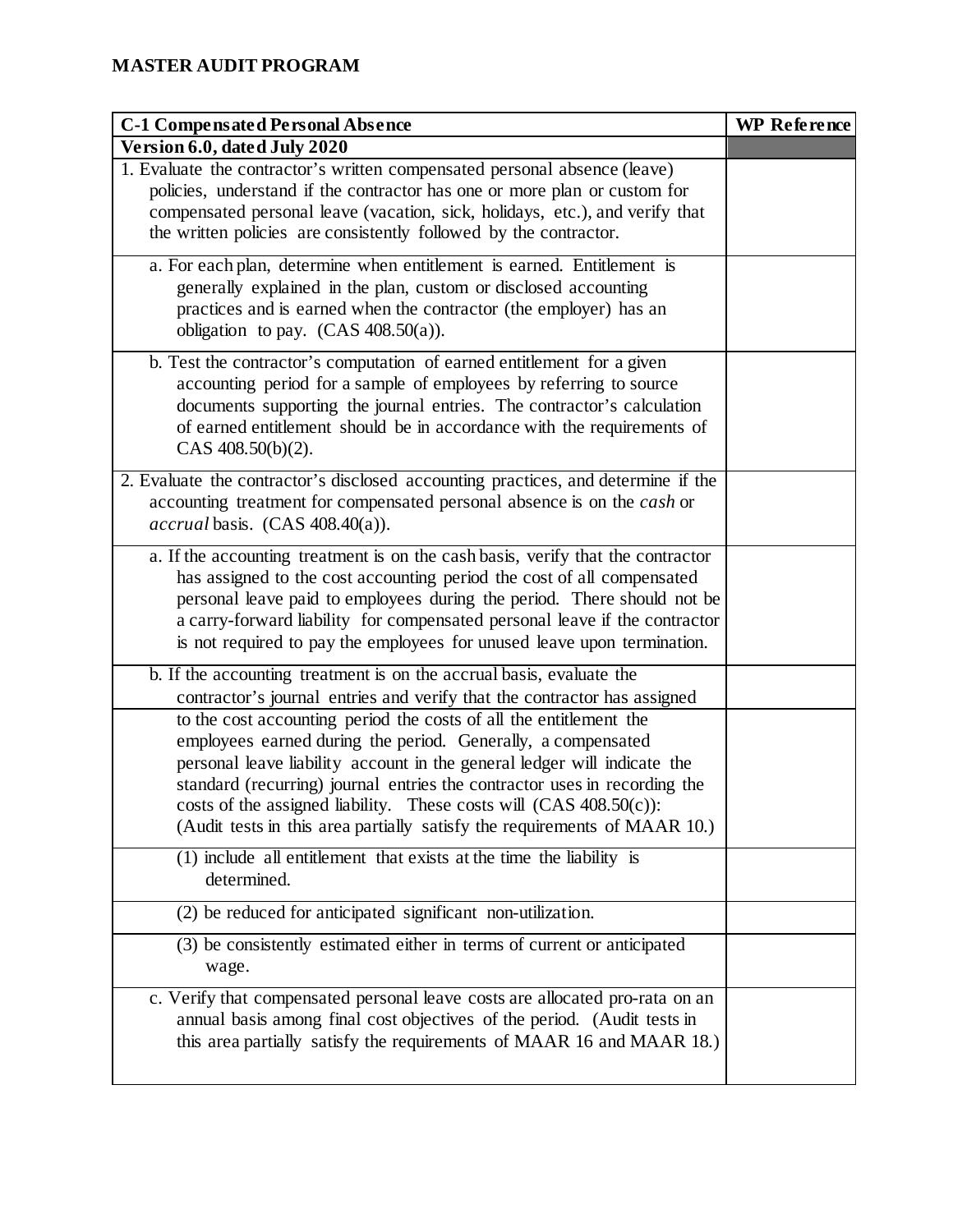| <b>C-1 Compensated Personal Absence</b>                                        | WP Reference |
|--------------------------------------------------------------------------------|--------------|
| 3. If the contractor changed its compensated personal leave plan or adopted a  |              |
| new plan, compare the contractor's compensated personal leave liability        |              |
| under the new plan with the liability under the old plan at the first cost     |              |
| accounting period the new plan has become effective. If the liability under    |              |
| the new plan exceeds the liability under the old plan, verify that the         |              |
| contractor held the difference in a suspense account and did not charge it to  |              |
| Government contracts in the same accounting period $(CAS 408.50(d)(2)$ .       |              |
| (Audit tests in this area will partially satisfy the requirements of MAAR 10)  |              |
| 4. Determine that the amount held in suspense is reduced, at the end of each   |              |
| cost accounting period, by the excess of the suspense amount at the            |              |
| beginning of the period over the liability at the end of the period. The       |              |
| excess shall be added to the cost of compensated personal absence assigned     |              |
| to the cost accounting period $(CAS 408.50(d)(3))$ . (Audit tests in this area |              |
| partially satisfy the requirements of MAAR 10)                                 |              |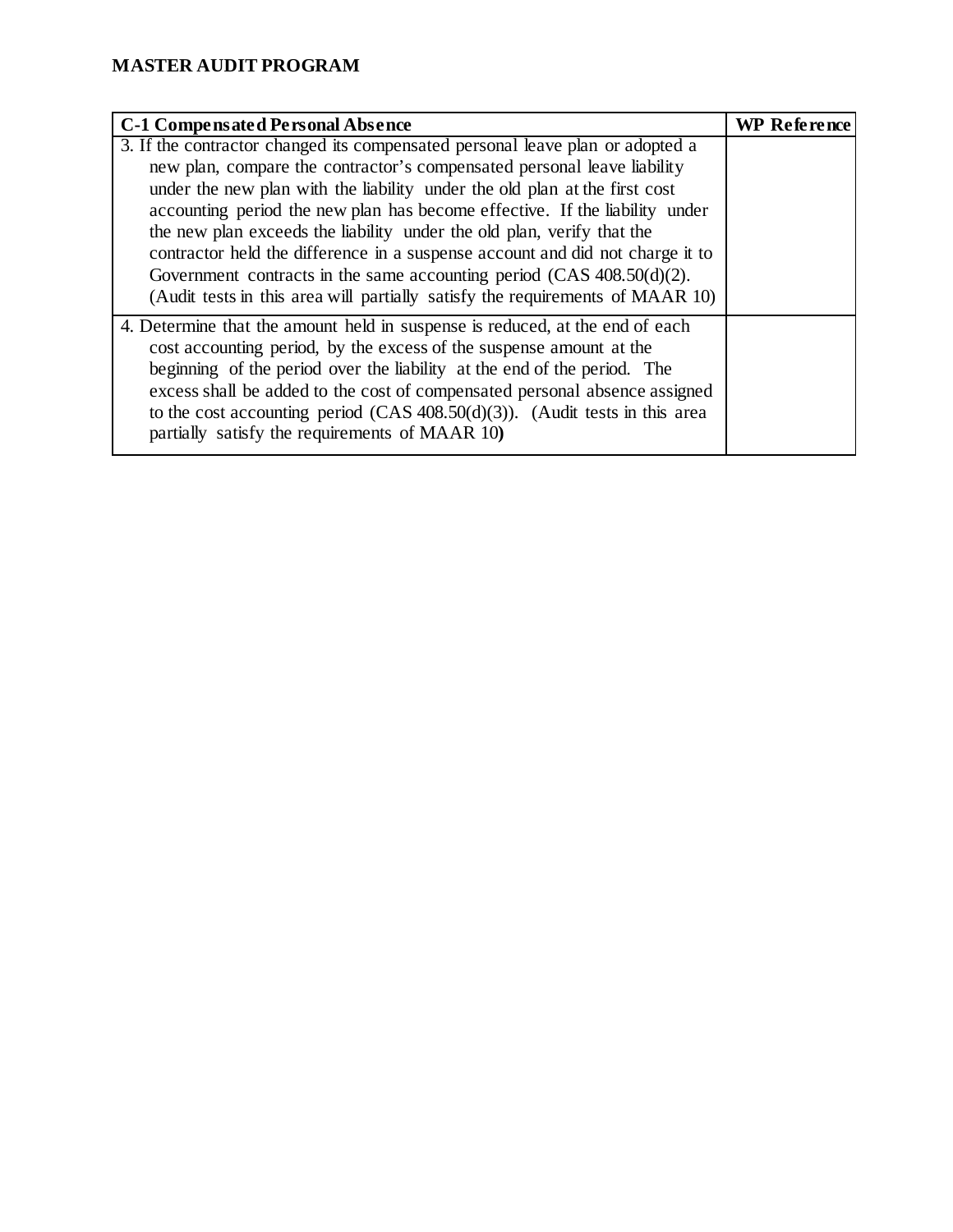| <b>A-1 Concluding Steps</b>                                                                                                                                                                                                                                                                                                                                                                                                                                                                                                                                                                                                                                                                                                                                                                                                                                                                                           | <b>WP</b> Reference |
|-----------------------------------------------------------------------------------------------------------------------------------------------------------------------------------------------------------------------------------------------------------------------------------------------------------------------------------------------------------------------------------------------------------------------------------------------------------------------------------------------------------------------------------------------------------------------------------------------------------------------------------------------------------------------------------------------------------------------------------------------------------------------------------------------------------------------------------------------------------------------------------------------------------------------|---------------------|
| Version 6.0, dated July 2020                                                                                                                                                                                                                                                                                                                                                                                                                                                                                                                                                                                                                                                                                                                                                                                                                                                                                          |                     |
| 1. Summarize and document the results of audit.                                                                                                                                                                                                                                                                                                                                                                                                                                                                                                                                                                                                                                                                                                                                                                                                                                                                       |                     |
| 2. Discuss the audit results with the supervisor and/or the FAO technical<br>specialist. The auditor should only report those noncompliances which<br>are considered material. Coordinate significant or unusual issues with<br>the CFAO, FAO Manager, and if applicable, with the CAD network<br>(see CAM 8-302.4 and 8-302.6). Coordination should be both before<br>and after discussion of audit results with the contractor.                                                                                                                                                                                                                                                                                                                                                                                                                                                                                     |                     |
| The CFAO should be apprised of noncompliance matters at the earliest<br>possible date.                                                                                                                                                                                                                                                                                                                                                                                                                                                                                                                                                                                                                                                                                                                                                                                                                                |                     |
| Note: If a noncompliance is considered immaterial, but could become<br>material if circumstances change, notify the CFAO through a<br>memorandum. The memorandum will include a Statement of<br>Condition and Recommendation (SOCAR) and provide the CFAO with<br>sufficient information to understand the condition and the severity of<br>the CAS noncompliance. The only exception to issuing a<br>memorandum is if the audit report includes a material<br>noncompliance(s). When a material noncompliance is reported, the<br>immaterial noncompliance will be reported in a separate exhibit to the<br>report titled "Noncompliance that Warrants Attention of the Cognizant<br>Federal Agency Official." Reference to the exhibit for the immaterial<br>noncompliance will be in the Executive Summary, but will not be<br>included in the Basis of Opinion section, as it is not a material<br>noncompliance. |                     |
| 3. Prepare draft audit report (and memorandum, if applicable). If the audit<br>scope was limited to a certain $area(s)$ of the contractor's accounting<br>practices, modify the subject matter stated in the Report On (from WP<br>A-01) and Opinion (from WP A) section of the report, as necessary, so<br>that they clearly identify the limited areas audited.                                                                                                                                                                                                                                                                                                                                                                                                                                                                                                                                                     |                     |
| 4. If a material weakness or significant internal control deficiency is detected<br>during the course of this audit, ensure that the findings have been fully<br>developed to determine if a significant deficiency in compliance with<br>DFARS 252.242-7006 criteria exists. If so, open a Business System<br>Deficiency assignment (Activity Code 11090) to report the deficiency<br>and submit it to the contractor for comment.                                                                                                                                                                                                                                                                                                                                                                                                                                                                                   |                     |
| 5. Hold an exit conference with the contractor and provide a draft report<br>(and memorandum, if applicable) to the contractor for comments in<br>accordance with CAM 4-304. Obtain supervisory review, and<br>management review if required, of the working papers and draft audit<br>results section of the audit report (and memorandum, if applicable)<br>before discussion with the contractor.                                                                                                                                                                                                                                                                                                                                                                                                                                                                                                                  |                     |